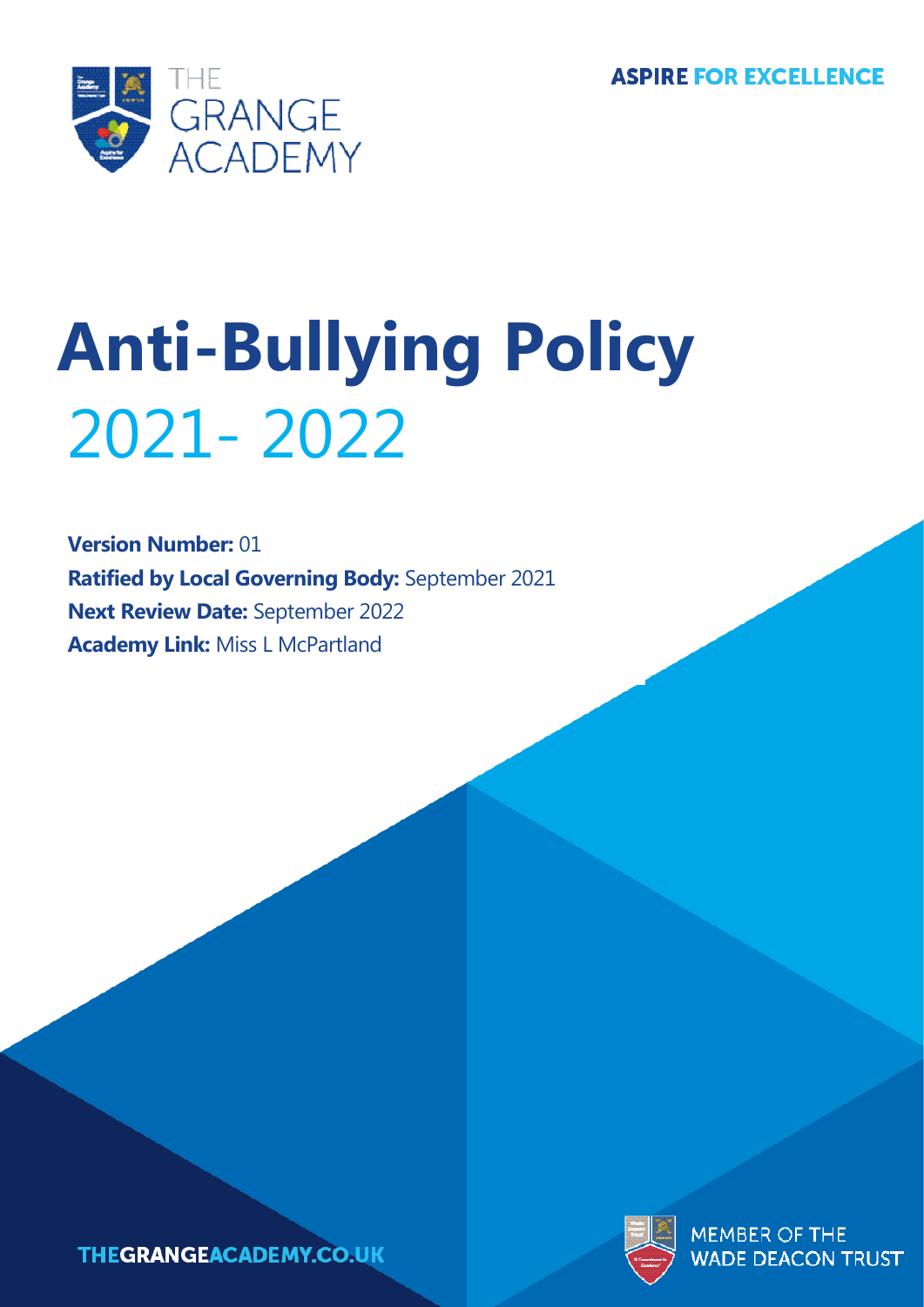#### **Rationale**

The Grange Academy is committed to preventing all types of bullying. It is entirely contrary to the values and ethos of our Academy. All members of the academy community have the right to be educated in a safe and secure environment. Everyone will be vigilant and will intervene promptly if there are any signs or reports of bullying. All staff will work to ensure that bullying is not prevalent in the academy community by implementing preventative strategies involving academy staff and students and also the wider academy community. We have a responsibility to safeguard all our students. The aim of this document is to ensure a unified approach is practised across our academy when dealing with bullying and also to ensure consistency across all phases with a wider purpose to strive towards commitment and excellence in a positive learning environment.

#### **Purpose**

Our policy sets out the rights of all stakeholders in relation to bullying. It contains definitions of bullying and signs and signals for staff, students and other stakeholders to be vigilant of signs that may indicate that a person has been, or is being bullied. It also contains information on how to communicate concerns, procedures to deal with allegations and proactive and reactive strategies to combat bullying.

Our policy takes into consideration consultation with stakeholders, as well as guidance that exists, data available and training undertaken. Please refer to Appendix 1 for information on the latest guidance as of July 2017. The policy will be subject to regular review to ensure it conforms to the latest guidance.

It reflects current practice within the academy. The implementation of the policy is the responsibility of all staff and stakeholders. This policy is supported by and links closely to other policies such as the Academy's Behaviour Policy, Safeguarding Policy, E-Safety Acceptable User Policy, Equality & Diversity Policy and Confidentiality and Curriculum Policy, all of which safeguard and promote the welfare of children in this academy.

#### **Definition of bullying:**

*"Bullying is behaviour by an individual or group, repeated over time, that intentionally hurts another individual or group either physically or emotionally. Bullying can take many forms (for instance, cyber-bullying via text messages, social media or gaming, which can include the use of images and video) and is often motivated by prejudice against particular groups, for example on grounds of race, religion, gender, sexual orientation, special educational needs or disabilities, or because a child is adopted, in care or has caring responsibilities. It might be motivated by actual differences between children, or perceived differences. " (DfE Preventing and Tackling Bullying July 2017)*

#### **Anyone can practice bullying behaviours/be a bully**.

Some people know that they are bullying others and they mean to bully, i.e. there is intent. However, some people bully others without recognising the impact of their actions. Similarly, a victim of bullying might not recognise what is happening to them and that bullying behaviour has a very insidious effect that affects a person's self-esteem, confidence and well-being.

A one-off incident tends not to comprise bullying. A characteristic of bullying is that in its different forms/behaviours it happens repeatedly over a period of time.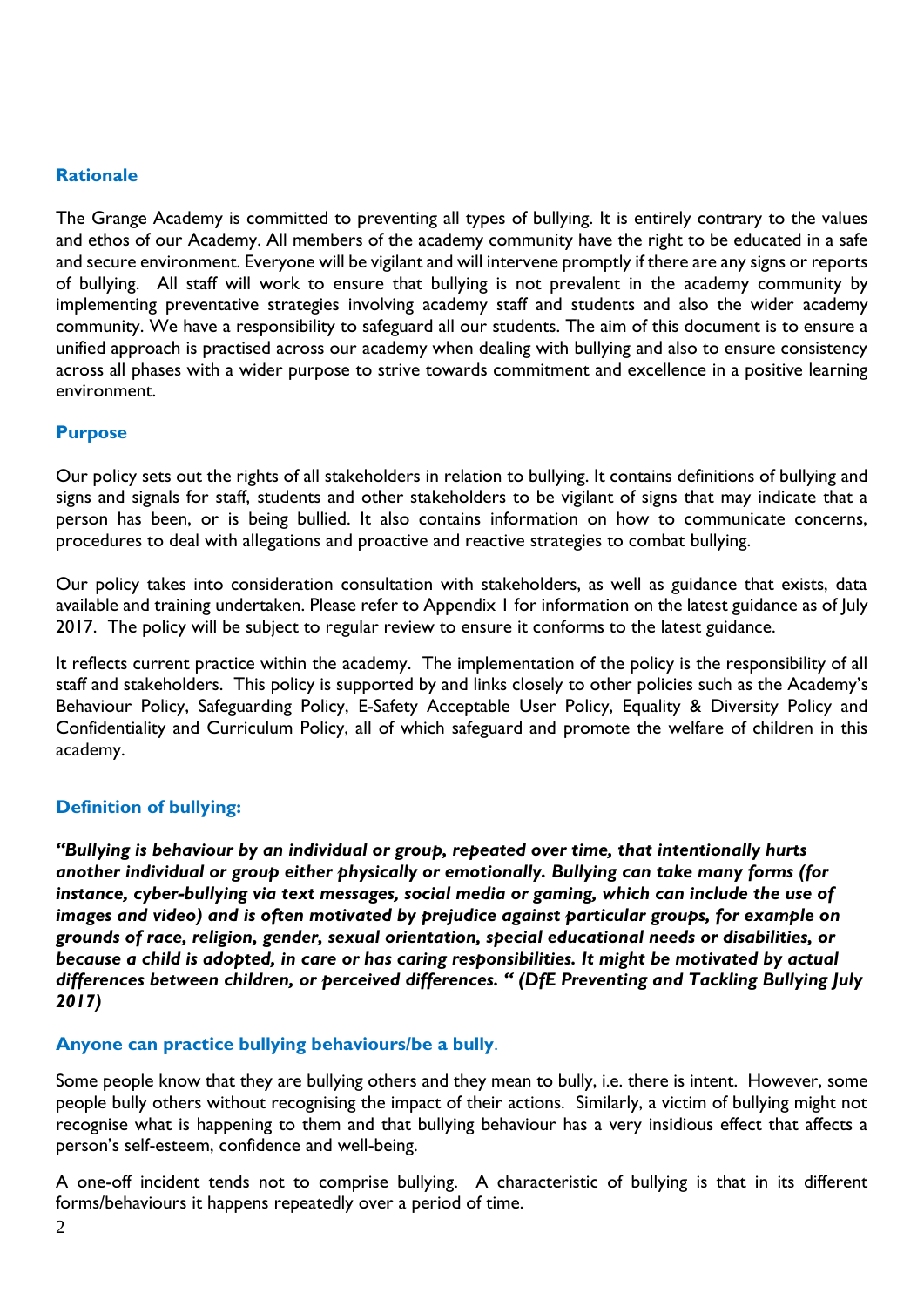Instances of bullying tend to have the following common characteristics:

- **Repetitive and persistent**. Bullying is usually experienced as part of a continuous pattern and it can be extremely threatening and intimidating even when very subtle. Nevertheless, sometimes a single incident can have precisely the same impact as persistent behaviour over time.
- **Intentionally harmful**. The act of bullying intends harm to another individual although occasionally the distress it causes is not consciously intended by all of those who are present.
- **Involves an imbalance of power**. Bullying leaves someone feeling helpless to prevent it or put a stop to it. In some case an imbalance of power may mean that bullying crosses the threshold into abuse requiring implementation of safeguarding procedures (refer to the academy safeguarding procedures.

We recognise that there are levels of bullying. It can take many forms, but the main types are:

- **Physical** for example, hitting, kicking, theft
- **Verbal** for example, racist, sexist or homophobic remarks, threats, name-calling
- **Emotiona**l for example, isolating an individual from the activities and social acceptance of their peer group
- **Cyber** mobile phone calls, text messages, pictures or video clips, emails, chat rooms, instant messaging, social networking websites.
- **Homophobic bullying** for example, prejudice motivated towards students who are LGBT lesbian, gay, bisexual or transgender.

#### **THE SIGNS OF BULLYING**

There is no definitive way of identifying that a person is being bullied. Staff should therefore be vigilant in order to identify any of these physical and/or behavioural changes in a person as soon as possible.

The following physical and behavioral signs have been identified as possible indicators that bullying has/ or is taking place:

- Significant changes in normal behaviour or attitude
- Appearing upset
- Being withdrawn/ low mood
- Appearing frightened or subdued, possibly in the presence of particular people
- Flinching at actual or anticipated physical contact
- Asking not to be hurt
- Refusal to eat
- Refusal to participate
- Unwillingness to travel on public transport
- Not wanting to go to a certain venue
- Starting to bully others
- **Incontinence**
- Vomiting
- Unexplained illness
- Claims of feeling unwell with no apparent signs or symptoms
- Bruising or other physical marks
- Torn clothing
- Unexplained loss of money or possessions
- Sleepless nights
- Repeating words the perpetrator has said to them, e.g. "shut up or I'll hit you".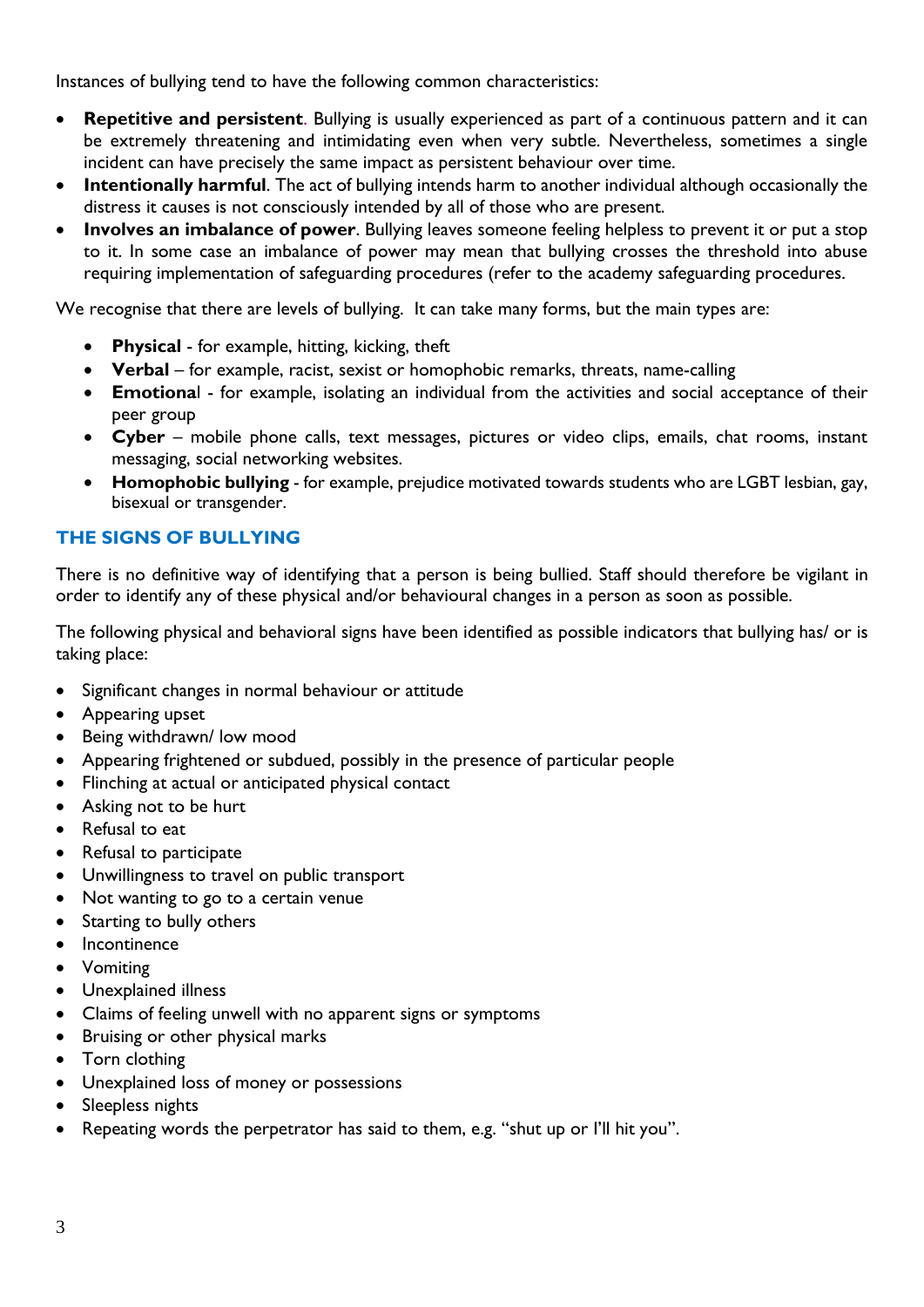We also recognise the role of students and other stakeholders in reporting incidents and not taking on a role of bystander if they witness an incident of bullying. We aim to promote a positive, caring ethos within our academy.

We, as an academy, are taking proactive steps to support our vulnerable students by supporting individuals and small groups. There are designated staff roles. We are aware of our individual student's needs, have academy intervention programmes and work in partnership with external agencies.

Victims are more likely to have the following vulnerability characteristics:

- Lack of assertiveness, anxious or fearful and unlikely to fight back.
- Solitary children with few friends.
- Children with Special Educational Needs or Disabilities.
- Appearance
- Ability
- Health issues, including mental health
- Home circumstances
- Social class
- Ethnicity
- Gypsy/Roma and Traveler Children
- Children in Care
- Lesbian/Gay/Bisexual or Transgender children
- Young Careers

In order to support all students within the academy, we focus on each individual student. Evidence of this is recorded as appropriate through different methods, which can involve regular tracking and monitoring of absence and attendance rates, Team around the Family and Common Assessment Framework (CAF) meetings, student voice and other plus targeted support for students.

#### **Dealing with Bullying**

The Grange Academy encourages students to report any incidents of bullying to any member of staff in the setting. As an all through academy, we strive to create an environment where all students can discuss any concerns with staff and feel listened to and supported. Staff will deal with the incident as promptly and sensitively as possible. The following list of actions might be used by staff depending on the perceived seriousness of the incident:

- Remain calm and log incidents with victim using patience and understanding. Speak to all parties involved in the incident.
- Listen carefully to all accounts of the incident and record events using exact wording at every stage, including actions agreed/taken.
- Try to establish what type of bullying is taking place and where, how often the bullying is occurring.
- Advise the victim not to hit out at the bully or bullies as they themselves may end up being accused of bullying.
- Discuss options to resolve the situation, agree actions advise the victim of what happens next.
- Identify the bully/bullies. Obtain witnesses if possible.
- Arrange to speak with the alleged perpetrator, to be able to define the experience from each person's view.
- If it appears to be bullying, make the unacceptable nature of the behavior clear to the bully, ensuring the act is separate to the person.
- Try to enable the bully to see things from the victim's position and use a problem solving approach.
- Explain clearly the reparation.
- Inform the relevant staff in the appropriate phase.
- Complete the Academy Bullying Incident Report Form (guidance for this is attached in *Appendix 2*)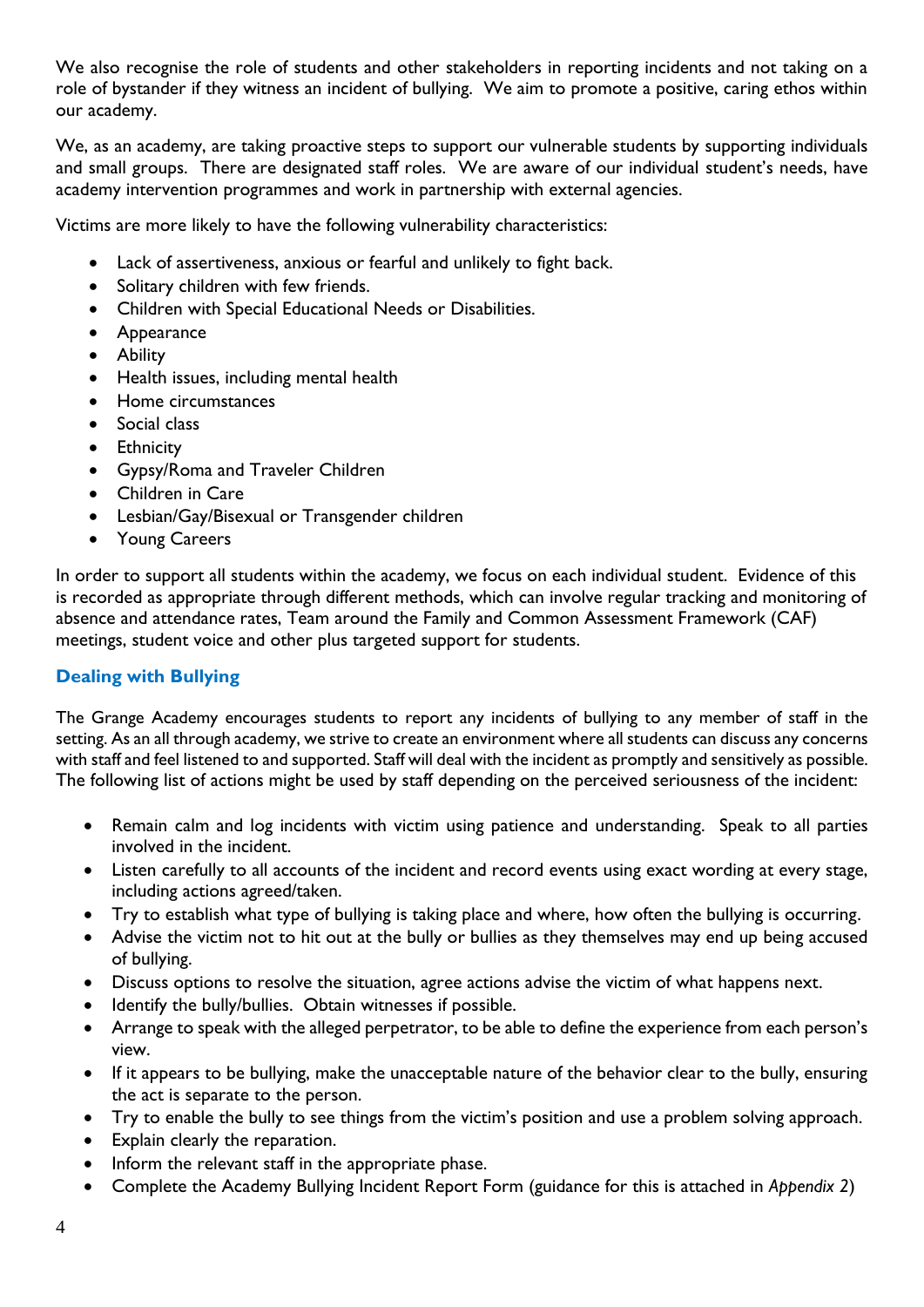- Arrange to meet the parents/carers of all of those involved in the incident(s).
- Think ahead about supporting both victim and bully and make regular checks to ensure the bullying has ceased.
- Discuss relevant documentation and resulting action with parents/carers and what they can do to reinforce and support the academy action.
- Any bullying incidents occur these are reported to the Governing Body on a termly basis through the Principal's report.

The types, rates and patterns of bullying, and the effectiveness of the academy's actions to prevent forms of bullying, including cyber-bullying and prejudice-based bullying related to SEN, sexual orientation, sex, race, religion or belief, gender reassignment or disability are taken into account.

The Grange Academy is aware that the academy has a responsibility to safeguard students outside academy and it is our responsibility to safeguard and take action, providing evidence that we have done so. We are teaching our students about staying safe online and internet safety and the consequences of inappropriate actions.

### **PREVENTION**

#### **The Curriculum**

We ensure that in all aspects of academy life there is an emphasis on the importance of relationships, emotional well-being and a community ethos.

Proactive strategies for the academy can involve:

- *SMSC lessons supporting students in understanding what bullying is and how to combat it, encouraging students to problem solve.* Through SMSC, children are encouraged to talk about their feelings and things that are worrying them.
- Involving parents and professionals in being proactive.
- Any child considered to be at risk is counseled individually and the class teacher and child work towards a resolution.
- Bullying is talked about openly.
- Fact and fiction books on bullying raise awareness and deepen understanding.
- Visiting drama workshops focus on the issues of relationships.
- Problem solving activities are employed effectively in many areas of the curriculum and children work together.
- Regular assemblies to promote anti-bullying.
- Planned activities and events for national Anti-Bullying week each November.
- Recruitment and training of students in the secondary phase to be Anti-Bullying Ambassadors.
- Useful information and displays in academy to promote anti-bullying placed at child-friendly heights.
- Student Leaders used as a voice of the child.

#### **Supervision**

We ensure that key areas of the academy are adequately supervised and staff are vigilant. Children are given opportunities to take responsibilities and demonstrate initiative (peer mentors, prefects). The academy aim regularly asks students via a map of the academy and vicinity where vulnerable places might be and act upon this appropriately.

#### **Training**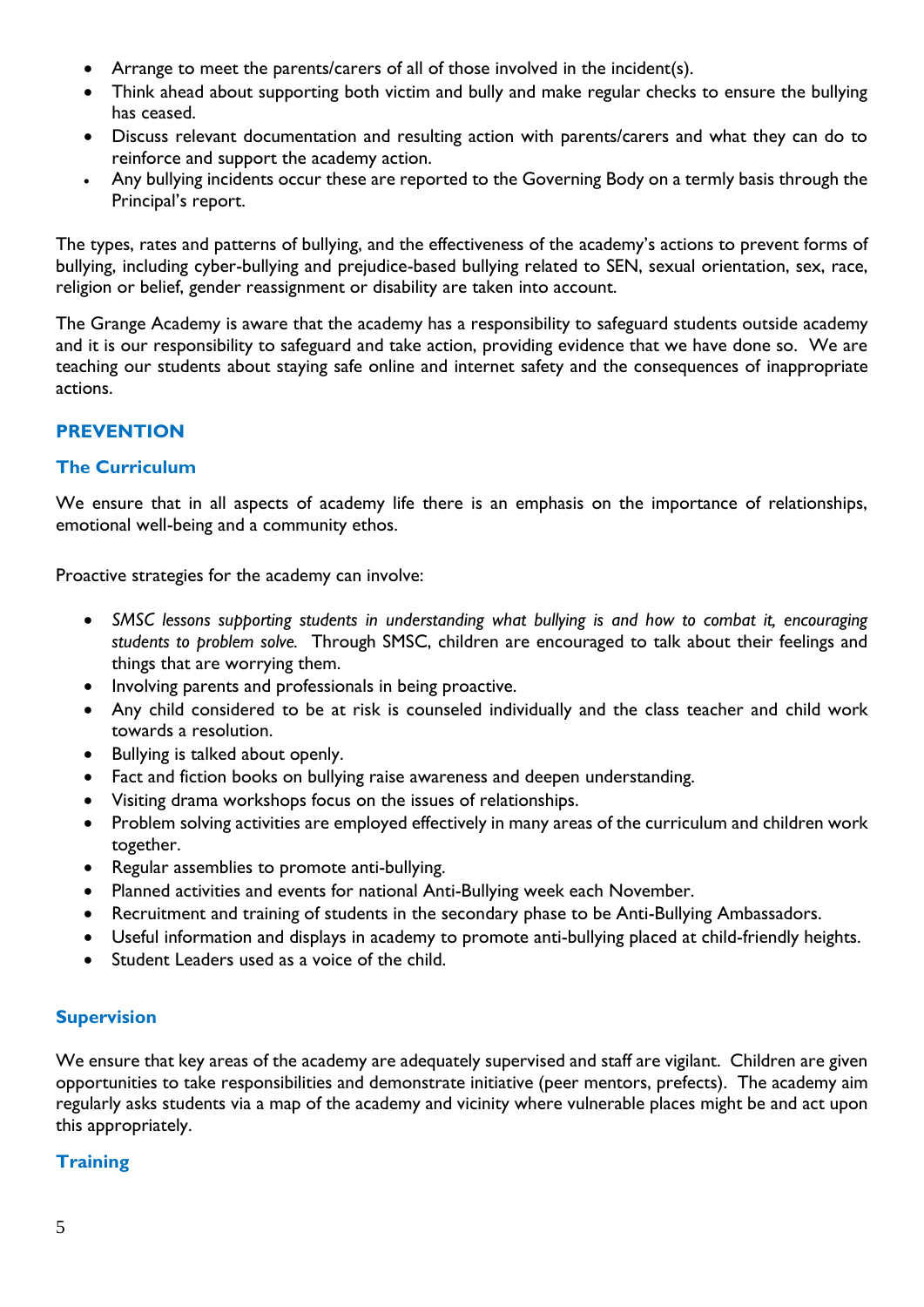We, as an academy, recognise and ensure that staff and Governors receive the latest appropriate training and guidance on behaviour and anti-bullying legislation, responsibilities and strategies. In addition, case studies with a particular focus on vulnerable groups are available and used to support the training of staff and Governors.

#### **Communication**

We, as an academy, are aware of the need for open communication between stakeholders. All sections of the academy organisation must understand its role and responsibilities. We understand the need to ensure this policy is a living document, known and understood by all.

Parents/carers are made aware of the academy's policy at the induction meeting and through documentation, including this Policy and supporting leaflets that are available on the website and displayed appropriately within the academy for all stakeholders. Regular bulletins about what bullying is, how to communicate with staff, recognising early intervention is crucial. Parents know that the Academy acts to prevent bullying and not just deal with bullying incidents. The views of parents, carers and other stakeholders are regularly recorded and taken into consideration in the rollout of academy strategies.

New intakes are reassured that bullying is not permitted and it is a warning to potential bullies that such behaviour is unacceptable from the outset.

Our staff do not wait for bullying to be proved before it is acted against. A positive, caring ethos demands a Prevention of Bullying Policy in operation throughout the academy.

#### **Hate Crime**

A hate crime is any incident that constitutes a criminal offence that is perceived by the victim, or any other person, as being motivated by prejudice or hate. It could involve physical attack, threat of attack or verbal abuse or insult around issues such as race, faith, homophobia, transphobia or disability.

A hate incident may or may not constitute a criminal offence but is perceived by the victim, or any other person as being motivated by prejudice or hate.

If an incident appears to be a hate crime or incident, we as an academy recognise the need for this to be reported to the police if appropriate or contact made with one of Halton's reporting centres.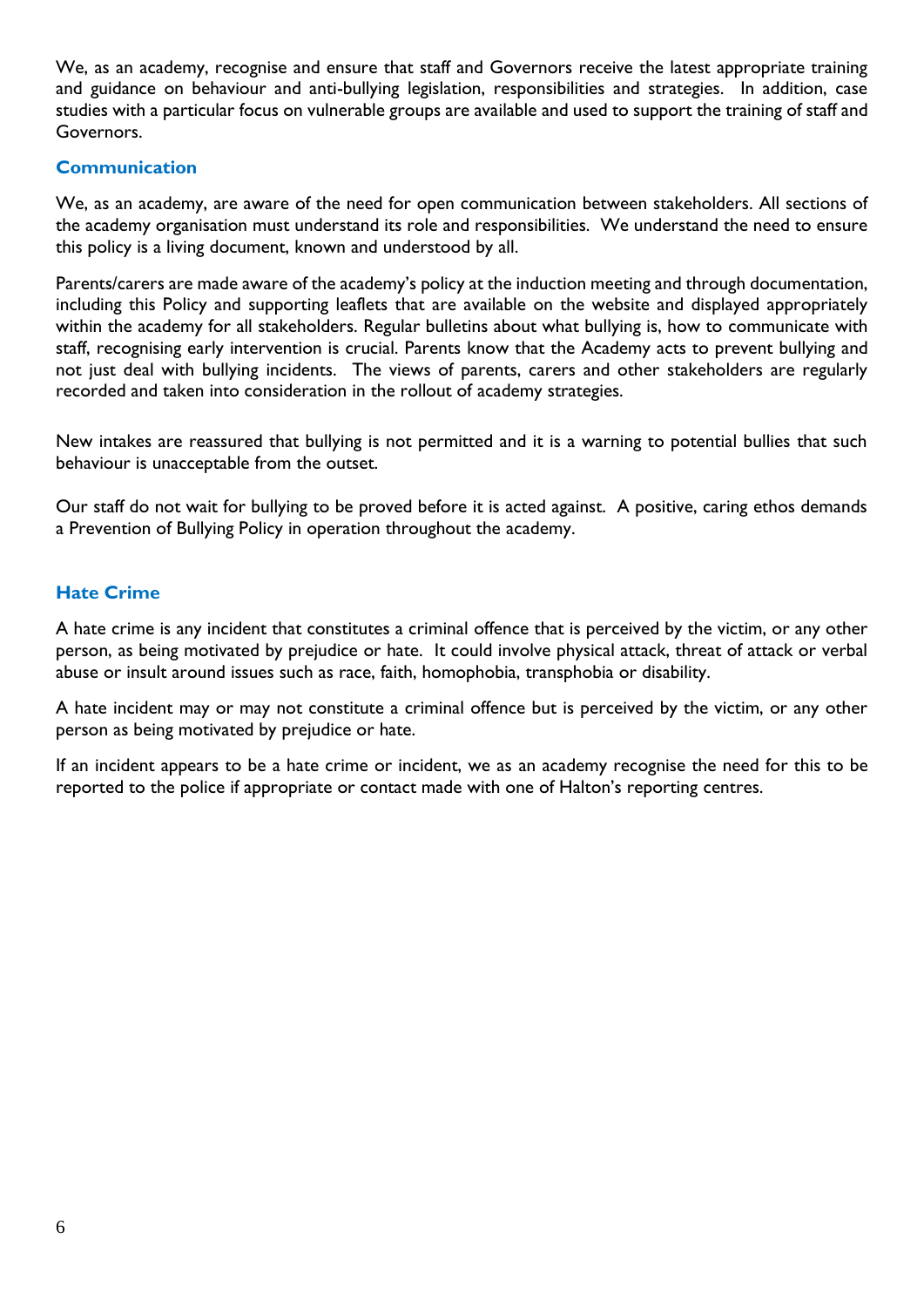# **Appendices**

# **Appendix 1**

#### **Useful Information**

We, as an academy, follow the latest information, advice, legislation and guidance in all our work around bullying. As of November 2014 this includes:

- *A. Legislation*
- The Children Act 2004
- Education Act 2002 ('Safeguarding and Promoting Welfare')
- Section 89 Education and Inspections Act 2006 ('measures to encourage good behaviour and prevent all forms of bullying amongst students')
- Equality Act 2010 (Covers 8 protected characteristics. Academies, as public bodies, have a duty to eliminate unlawful discrimination, advance equality of opportunity and foster good relations)

#### *Advice and Guidance*

- Department for Education (DfE) 'Preventing and Tackling Bullying: Advice for Head teachers, Staff and Governing Bodies'
- DfE 'Behaviour and Discipline in academy's Guidance'
- DfE 'Research Use and Effectiveness of Anti-Bullying Strategies in Academy'
- DfE 'Reducing Bullying Amongst the Worst Affected'
- Ofsted Survey of Students' Experiences of Bullying
- Ofsted Good Practice Examples Homophobic Bullying
- Anti-Bullying Alliance
	- o Website [www.anti-bullyingalliance.org.uk](http://www.anti-bullyingalliance.org.uk/)
	- o Self-Assessment Toolkit
	- o Tackling Bullying in Academys: Mapping Approaches Literature Review
- NSPCC Academy Anti-Bullying Checklist
- *A. Key Ofsted Documents*
- Framework for Academy Inspection
- Evaluation schedule for inspection of maintained academy and academies
- Conducting academy inspections
- Grade descriptors for judgements
- Guidance grade descriptors and supplementary subject-specific guidance
- Sample self-evaluation form based on Ofsted Framework
- Ofsted judgements related to bullying
	- o Behaviour and safety of students at the academy
	- o Quality of leadership and management of the academy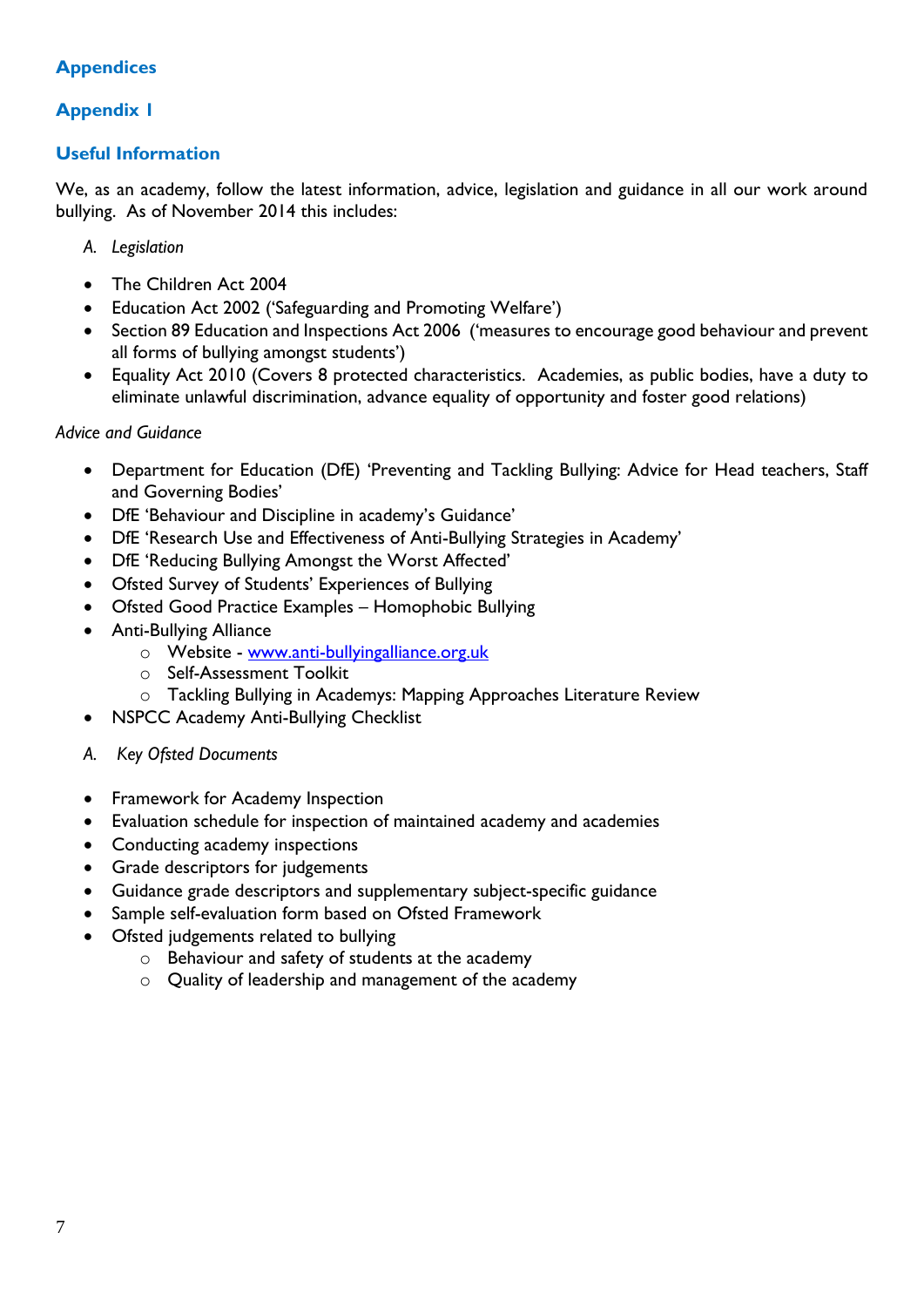#### **Academy Incident Report Form**

The Academy Incident Report Form should include details of:

- Nature of incident(s) outline of what happened, where, when, type
- Name of those involved those bullying, those being bullied, bystanders
- Analysis of seriousness severity of impact, frequency, duration, intent, imbalance of power, empathy (remorse)
- Action(s) taken
- Monitoring feedback from those involved

The reporting system should be part of, or compatible with, the Student Behaviour Management System, and be capable of interrogation. This data will provide evidence for the Academy Self-Evaluation Form, National Healthy Academys Status and Enhancement, and Accreditation.

Bullying Incident Records can be used to:

- Manage bullying incidents including ability to reference previous behaviour and monitor effectiveness of actions taken.
- Analyse for patterns, e.g. identifying people/groups, places and times.
- Monitor effectiveness of anti-bullying strategies
- Address complaints made.
- Identify 'vulnerable students' and provide information to help determine nature of support needed, including engagement of external support agencies.
- Provide reports to governors, staff, parents/carers, students and local authorities.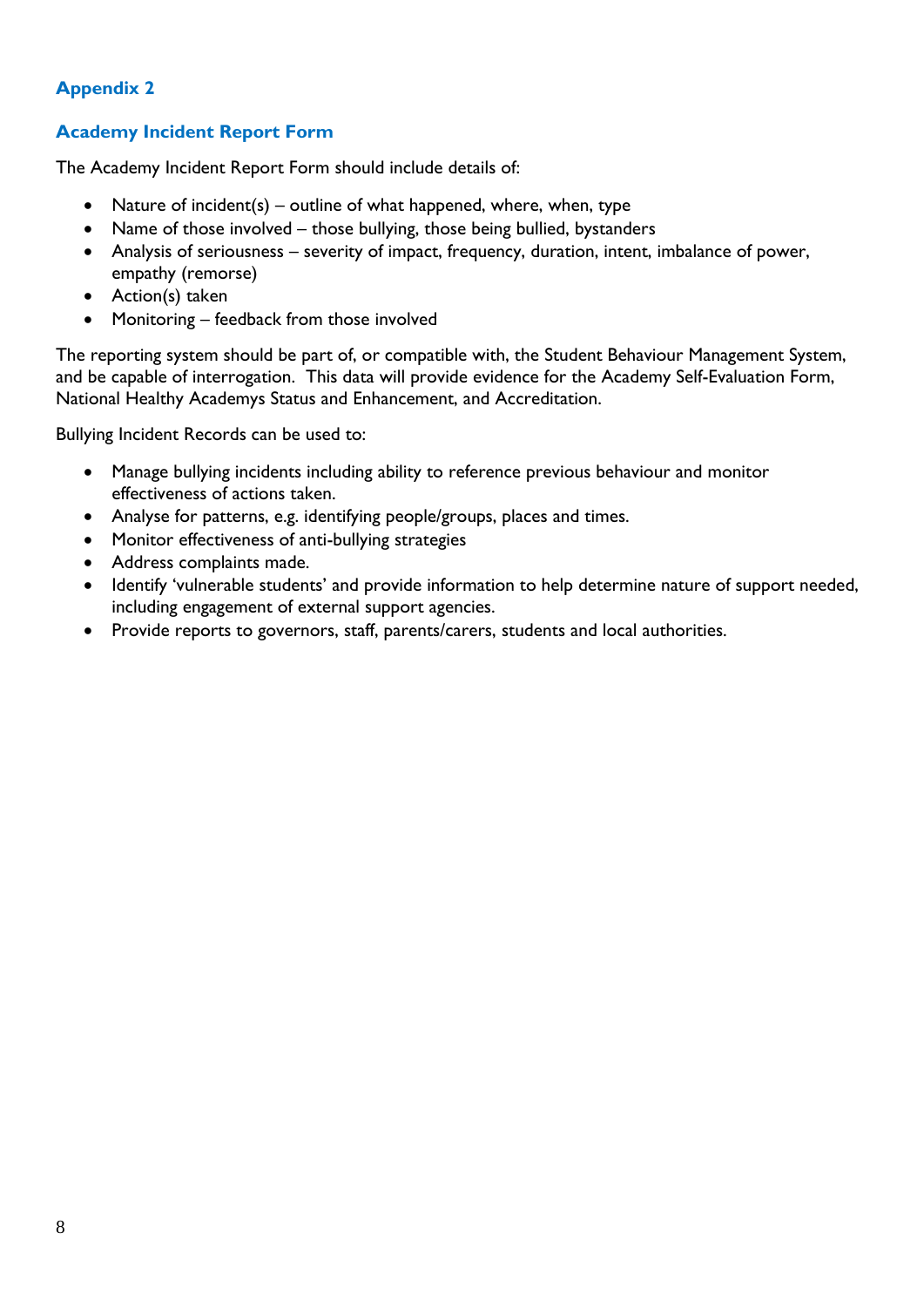#### **Halton Borough Council**

#### **Academy Prejudice Based Bullying Incident Reporting Form**

A prejudice based incident is 'any incident which is perceived to be a prejudice based incident by the victim or any other person'

Academy ………………………………………………………………………………………….

Incident date …………………………………………… Incident time …………………………………

Name and position of person completing this form ……………………………………….

…………………………………………………………………………………………………..

Number of victims …………………………………………………………………………….

#### **Incident Details**

| Did the incident relate to: |                         | Was the victim?     |  |  |  |  |
|-----------------------------|-------------------------|---------------------|--|--|--|--|
| <b>Disability</b>           |                         | Student             |  |  |  |  |
| Race / ethnicity            |                         | Year Group          |  |  |  |  |
| Religion or belief          | <b>1. Second Street</b> | <b>Staff Member</b> |  |  |  |  |
| Sexual orientation          |                         | Parent              |  |  |  |  |
| Transgender identity        |                         | Visitor             |  |  |  |  |
| Or:                         |                         | Other               |  |  |  |  |
| Gender                      |                         |                     |  |  |  |  |
| Age                         |                         |                     |  |  |  |  |
| Pregnancy / maternity       |                         |                     |  |  |  |  |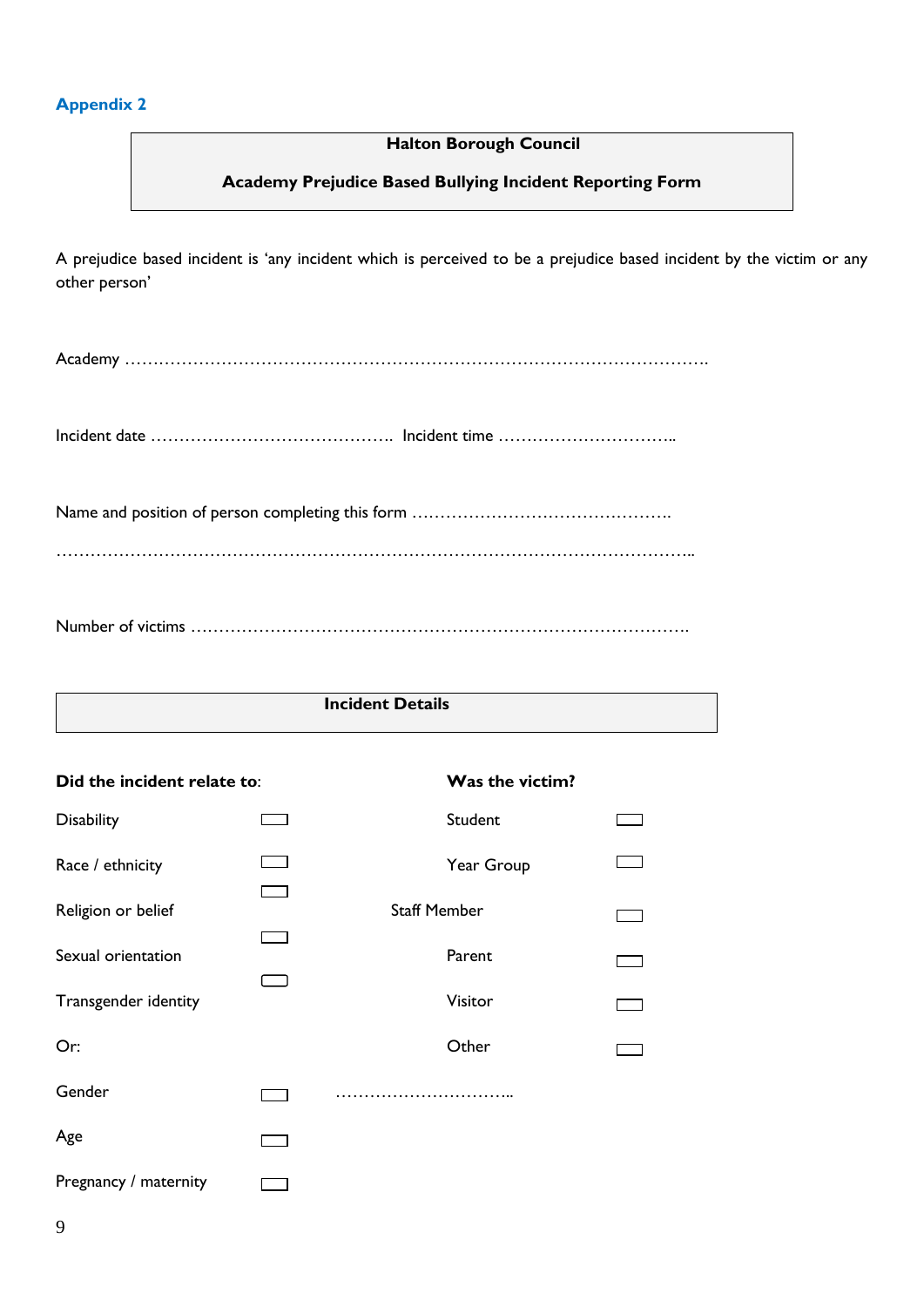| Marital / civil |
|-----------------|
|-----------------|

Partnership status

Other (please describe) ……………………………………………………………

# **Type of incident (tick all that apply**)

| Arson                                                        | Robbery                                                                                    |  |  |  |  |  |
|--------------------------------------------------------------|--------------------------------------------------------------------------------------------|--|--|--|--|--|
| Damage to property                                           | Sexual Assault                                                                             |  |  |  |  |  |
| Offensive mail                                               | <b>Threats</b>                                                                             |  |  |  |  |  |
| Physical assault                                             | Verbal abuse                                                                               |  |  |  |  |  |
| Discrimination in academy                                    | Discrimination in services                                                                 |  |  |  |  |  |
|                                                              | Cyber based                                                                                |  |  |  |  |  |
|                                                              | Other (specify); for example - ridicule of culture, offensive graffiti, inciting others to |  |  |  |  |  |
| person or persons because of their protected characteristic. | behave in a prejudiced manner, damage to property, refusing to cooperate with a            |  |  |  |  |  |
|                                                              |                                                                                            |  |  |  |  |  |

Were there any witnesses to the incident? Yes/No ................................

If yes do you know how to contact them? Yes/No …………………………

#### **Location of incident**

|                | Classroom                                                  |  |
|----------------|------------------------------------------------------------|--|
| $\overline{2}$ | Playground                                                 |  |
| 3              | Other area in academy (specify)                            |  |
| 4              | Outside academy; in academy time                           |  |
| 5              | Outside academy/travelling to academy; not in academy time |  |
| 6              | Other (specify)                                            |  |

#### **Impact of incident**

|   | No offence intended or taken.                                                                                                         |  |
|---|---------------------------------------------------------------------------------------------------------------------------------------|--|
|   | Hurt or distress was caused but offending behaviour unlikely to be repeated.                                                          |  |
|   | Hurt or distress caused and person responsible had previously been warned of<br>unacceptable behaviour.                               |  |
| 4 | Substantial hurt or distress was caused and the behaviour was based on<br>substantial hostility and prejudice and/or may be repeated. |  |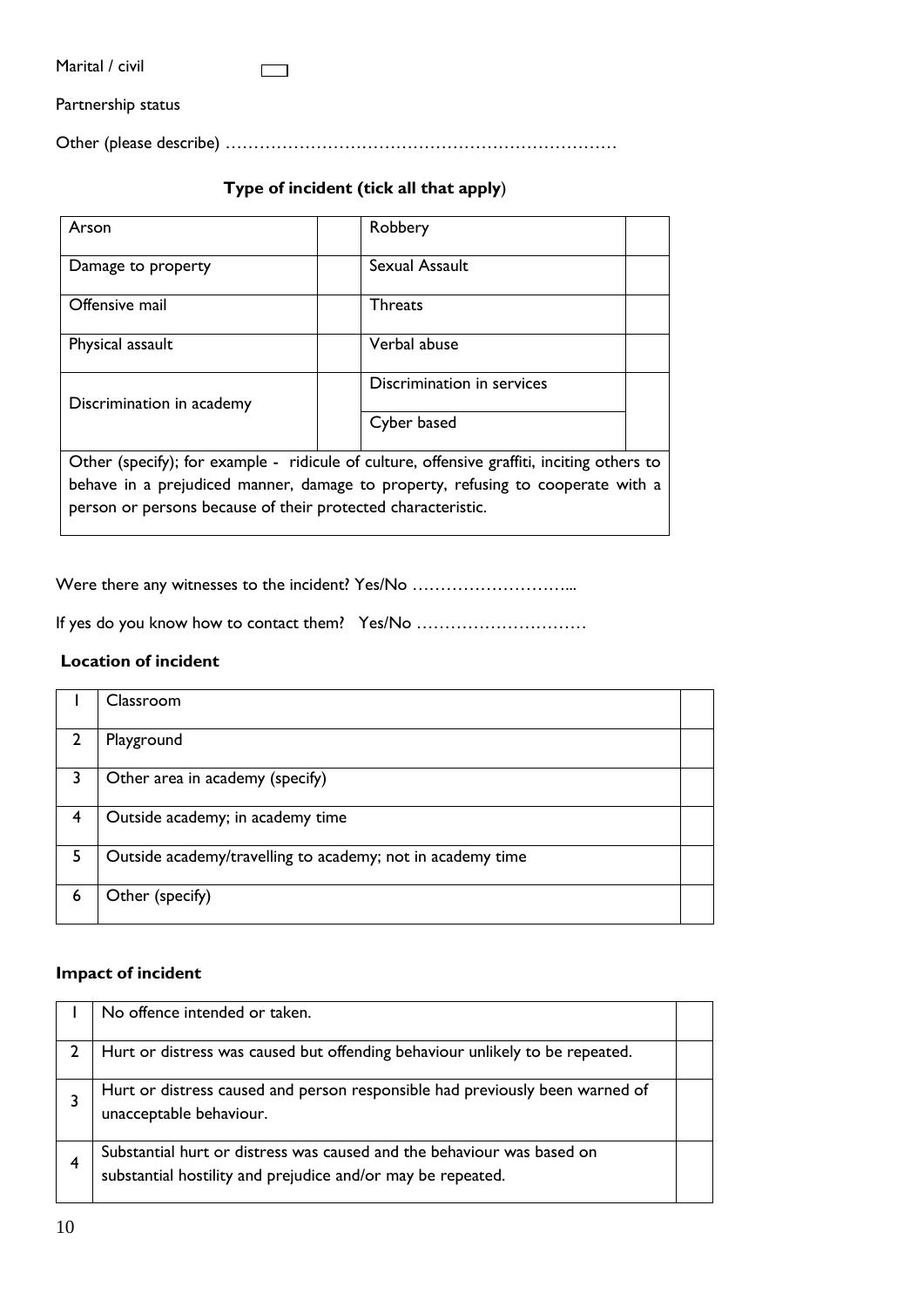#### **Victim Details**

| Name         |  | White        | <b>British</b> |
|--------------|--|--------------|----------------|
| Age          |  |              | Irish          |
| Religion     |  |              | Other          |
| Gender       |  |              |                |
| Sexuality    |  |              |                |
| Transgender? |  |              |                |
| Address      |  |              | Africa         |
|              |  | <b>Black</b> | Caribl         |
| Town         |  |              | Other          |
| Postcode     |  |              | Bangla         |
| Tel:         |  | Asian        | Indian         |
| Mobile       |  |              | Pakista        |
| email        |  |              | Other          |
|              |  |              | White          |

 **Ethnic origin of victim**

**White British** Black **African Caribbean** Asian Bangladeshi Pakistani Mixed White and Black African White and Black **Caribbean** White and Asian Other mixed

Has the victim suffered previous prejudice based incidents? Yes/No

If yes, over what time have incidents occurred?

0-6 months 7-12 months

1-5 years  $10 + \text{years}$ 

Does the victim consider themselves to have a disability under the Equality Act 2010 definition? Yes/No

Victim's signature………………………………………………………Date……………...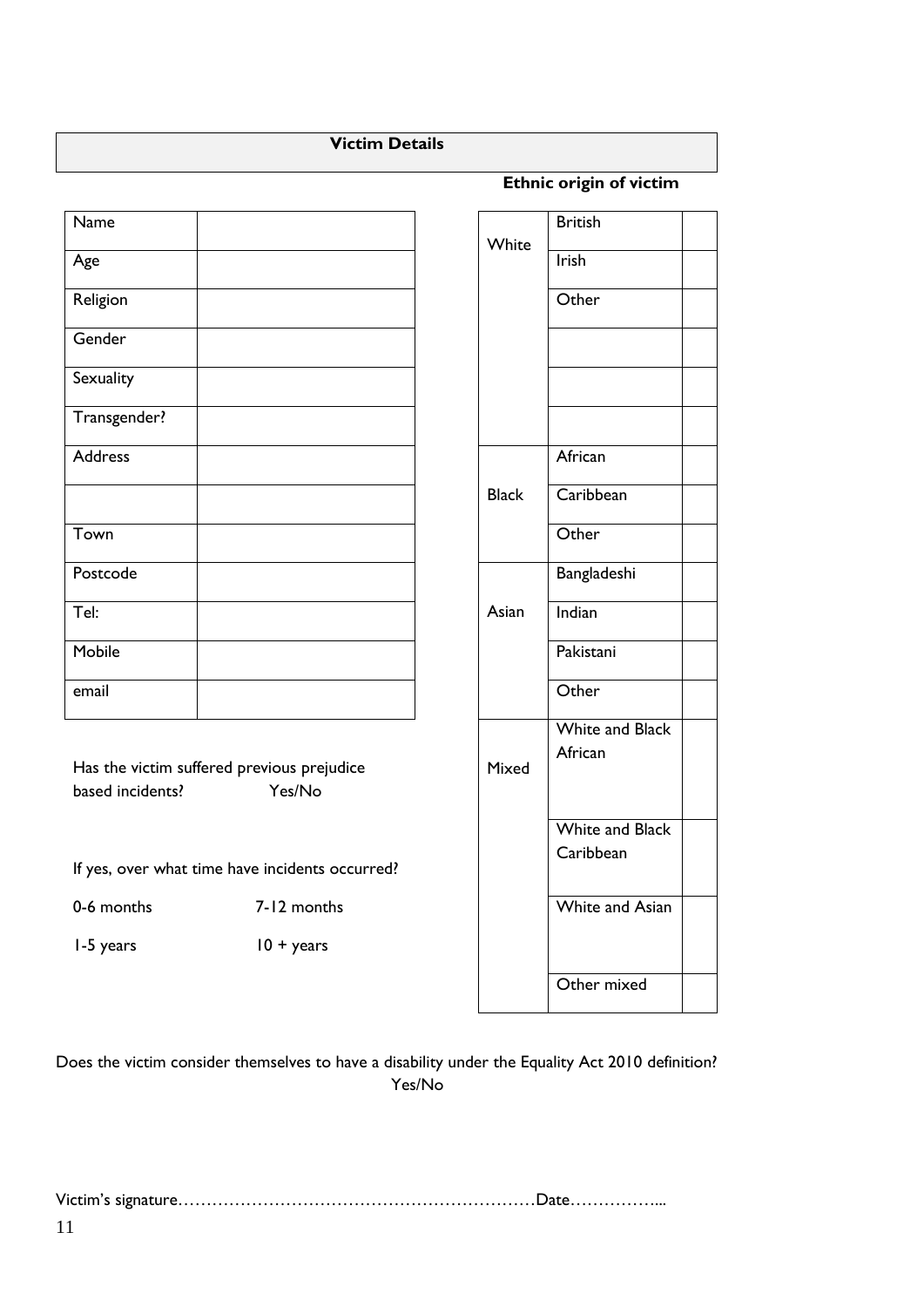## **Perpetrator Details**

| Does the victim know the perpetrator? Yes/No |
|----------------------------------------------|
|                                              |
| Address if known                             |
|                                              |
|                                              |
|                                              |
|                                              |

Has the perpetrator been involved in previous incidents involving the victim? Yes/No

Ethnic origin (of perpetrator)

| White        | <b>British</b>                      |  |  |  |
|--------------|-------------------------------------|--|--|--|
|              | Irish                               |  |  |  |
|              | Other                               |  |  |  |
|              |                                     |  |  |  |
|              |                                     |  |  |  |
|              |                                     |  |  |  |
|              | African                             |  |  |  |
| <b>Black</b> | Caribbean                           |  |  |  |
|              | Other                               |  |  |  |
|              | Bangladeshi                         |  |  |  |
| Asian        | Indian                              |  |  |  |
|              | Pakistani                           |  |  |  |
|              | Other                               |  |  |  |
|              | White and Black<br>African          |  |  |  |
| Mixed        |                                     |  |  |  |
|              | <b>White and Black</b><br>Caribbean |  |  |  |
|              |                                     |  |  |  |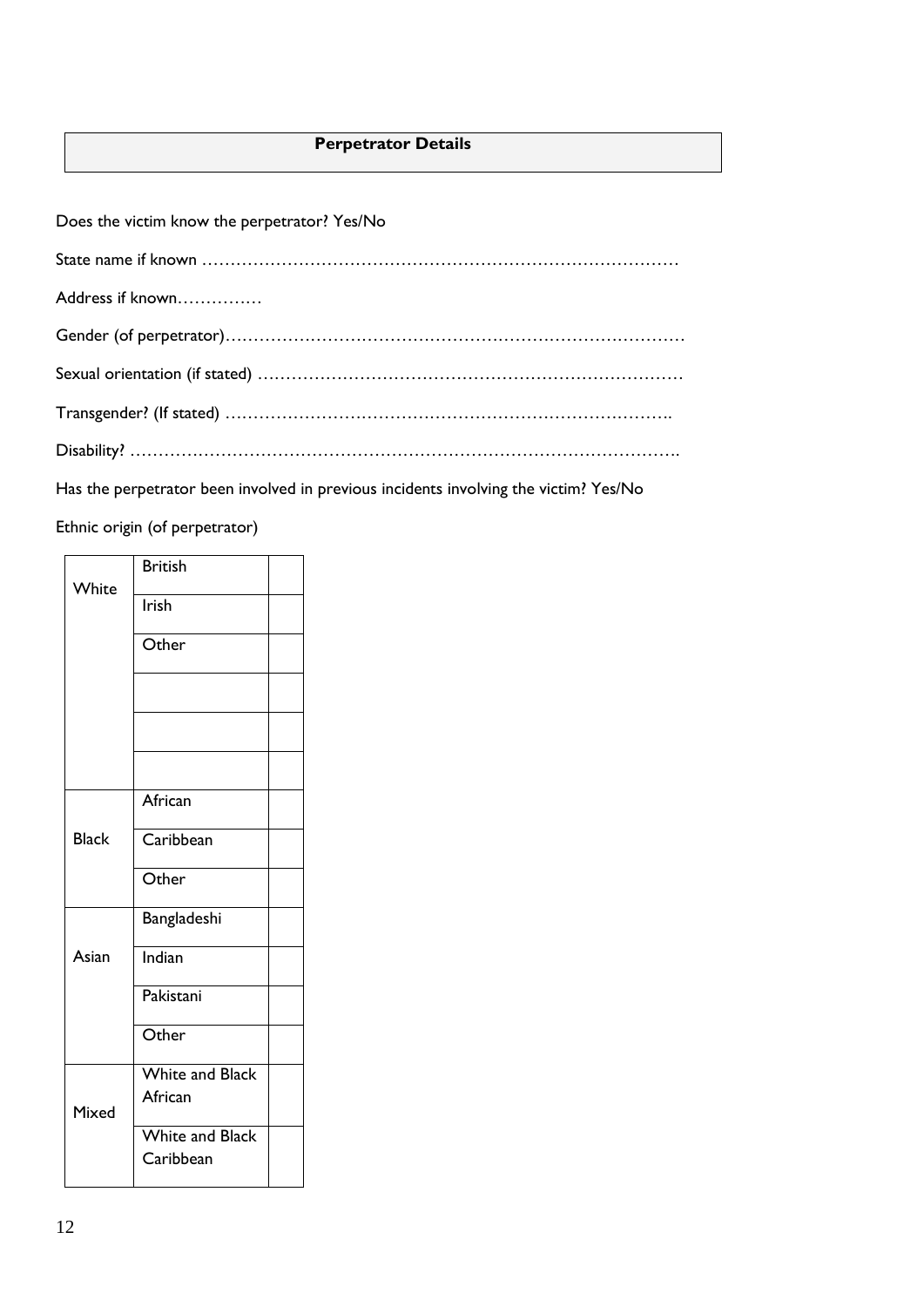How many perpetrators were involved in this incident?

| <b>White and Asian</b> |  |
|------------------------|--|
| Other mixed            |  |

|                       | $2 - 5$ |  |  |  |  |  |
|-----------------------|---------|--|--|--|--|--|
| $6 - 10$              | $10+$   |  |  |  |  |  |
| Age of perpetrator(s) |         |  |  |  |  |  |

Was the perpetrator

| Student         | Year Group |  |
|-----------------|------------|--|
| Staff           | Visitor    |  |
| Other (specify) |            |  |

# **To Be Completed By Person Reporting The Incident**

|                | Was the incident reported by the victim?<br>Yes/No |  |  |                                                   |  |  |  |  |       |           |
|----------------|----------------------------------------------------|--|--|---------------------------------------------------|--|--|--|--|-------|-----------|
|                |                                                    |  |  |                                                   |  |  |  |  |       |           |
| Has            |                                                    |  |  | the incident been reported to the Police or any   |  |  |  |  | other | agencies? |
|                |                                                    |  |  |                                                   |  |  |  |  |       |           |
|                |                                                    |  |  | What action has been taken by the academy/agency? |  |  |  |  |       |           |
|                |                                                    |  |  |                                                   |  |  |  |  |       |           |
|                |                                                    |  |  |                                                   |  |  |  |  |       |           |
| <b>Outcome</b> |                                                    |  |  |                                                   |  |  |  |  |       |           |
|                |                                                    |  |  |                                                   |  |  |  |  |       |           |

Has the victim been informed of the outcome? Yes/No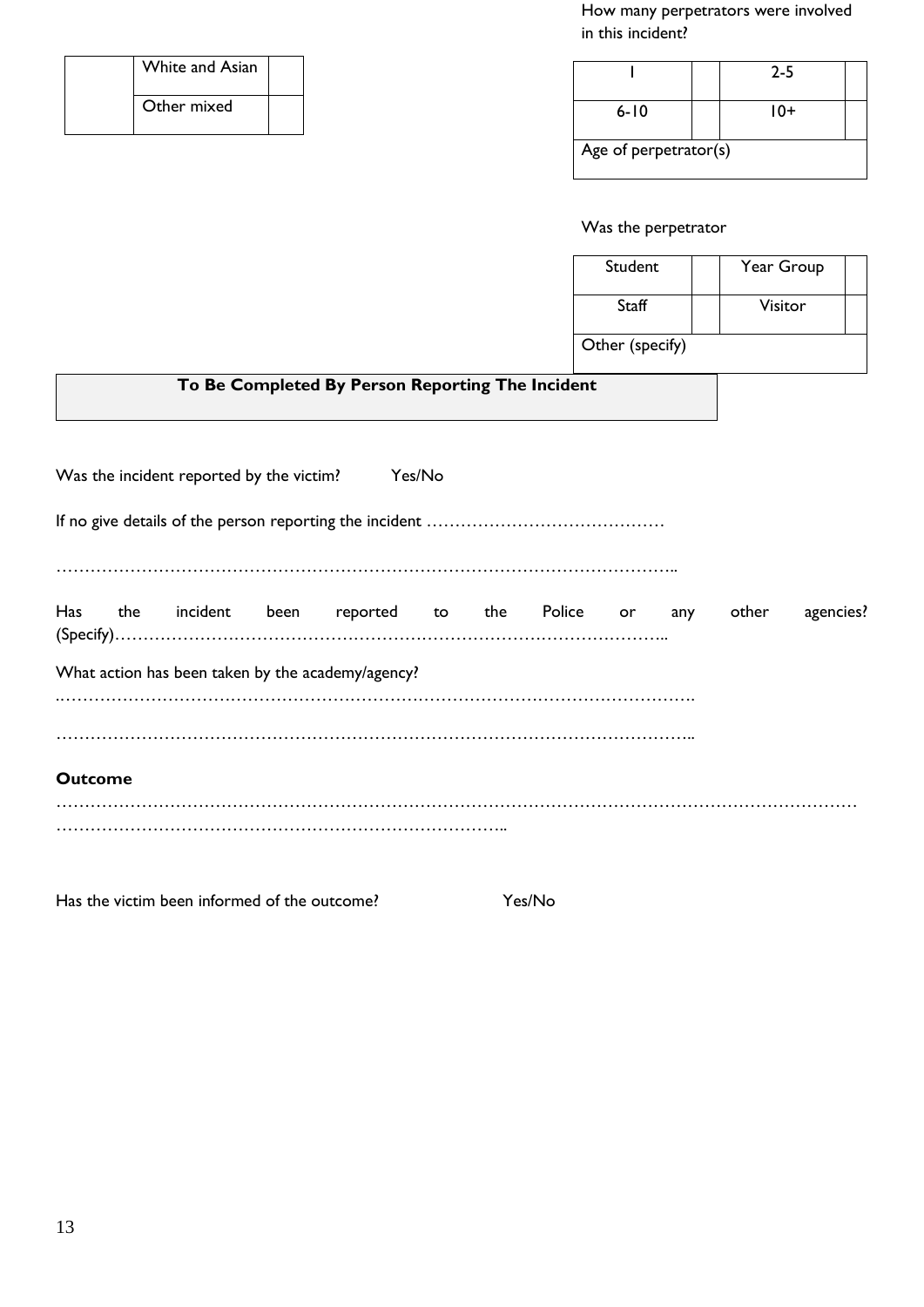#### **Advice and Guidance for Parents relating to Bullying Behaviour**

- Watch for signs of distress in your child, e.g.
	- o unwillingness to attend academy
	- o pattern of headaches or stomach aches
	- $\circ$  equipment that has gone missing
	- o request for extra pocket money
	- o damaged clothing
	- o bruising
- Take an active interest in your child's social life discuss friendships, how playtime is spent and the journey to and from academy.
- If you think your child is being bullied in the Academy inform staff immediately and ask for a meeting with your child's class teacher.
- When discussing the problem with your son or daughter follow the advice given for victims.
- Keep a written record if the bullying persists. It will be painful but it will provide supportive evidence regarding Who, What, Where and When.
- With the class teacher, devise strategies that will help your child and provide him/her with support.
- If you require further assistance, make arrangements to meet with the Principal of Academy or a Senior leader of Academy
- Do not encourage your child to hit back. It will only make matters worse. Such behaviour could be contrary to your child's nature and contrary to the ethos of the academy.
- If you are still not satisfied, arrange for a meeting with the Chair of Governors.